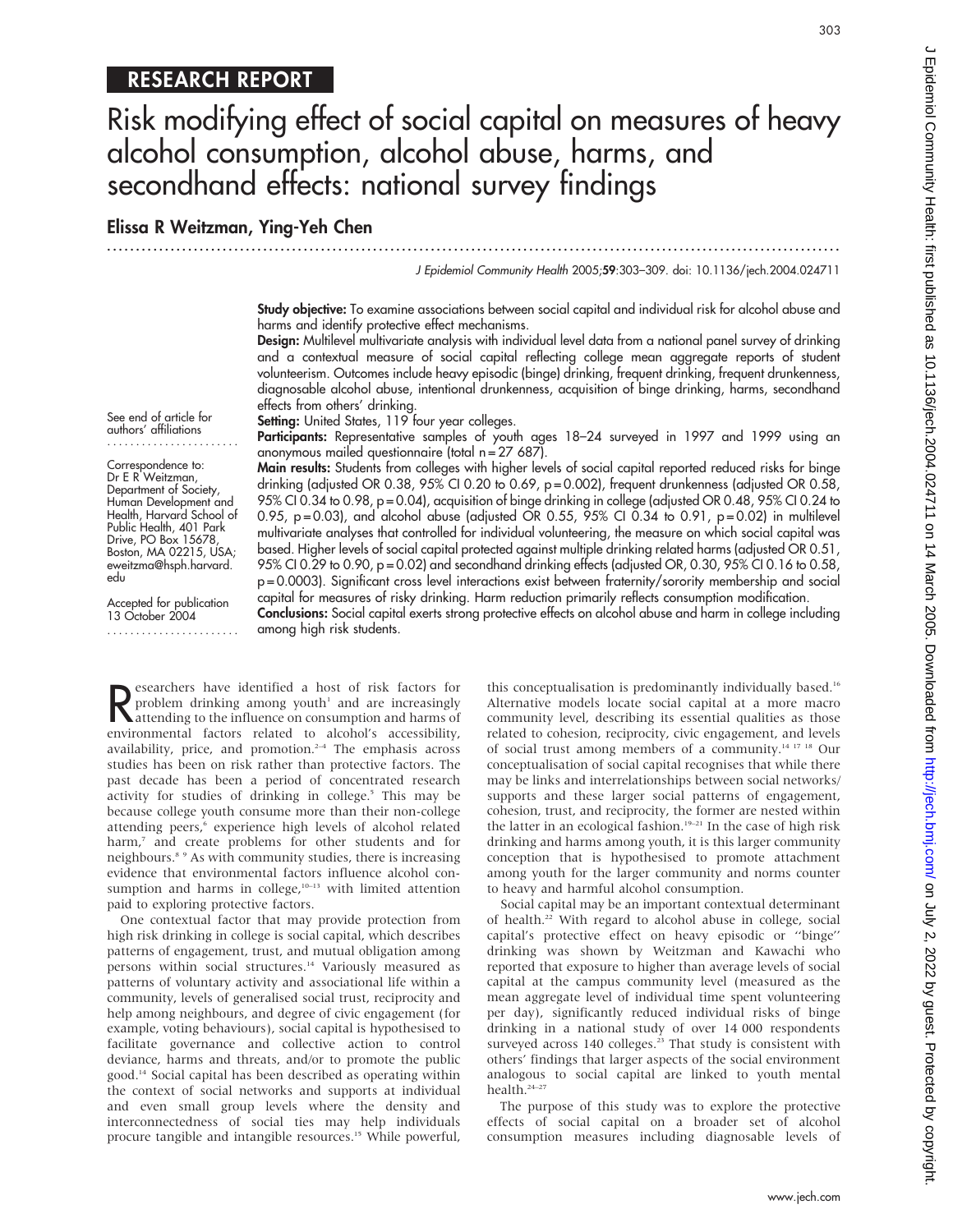| Table 1 DSM-IV alcohol abuse criteria from 1997 and<br>1999 CAS survey items |                                                |
|------------------------------------------------------------------------------|------------------------------------------------|
| <b>DSM-IV</b> criteria                                                       | <b>CAS</b> measure of harm                     |
| Failure to fulfill important social role                                     | Missed class and<br>Fell behind in school work |
| Use alcohol despite physically                                               | Alcohol related injury or                      |
| hazardous context                                                            | Alcohol related overdose or                    |
|                                                                              | Drive and heavy episodic drink                 |
| Legal problems associated with                                               | Damaged property or                            |
| alcohol use                                                                  | Trouble with police                            |
| Continued use despite persistent                                             | Arqued with friends or                         |

Argued with friends or Did something later regretted

social or interpersonal problems

alcohol abuse, reports of primary and secondhand harms related to alcohol consumption. A broad protective effect would be consistent with our conceptualisation of social capital that draws on collective socialisation and social development models<sup>28</sup> <sup>29</sup> to predict that communities rich in social capital will promote greater attachment among youth for the larger community, norms that heavy drinking and drunkenness are not acceptable, and compliance with laws and policies restricting drinking among youth. The net effect of these forces is expected to be lower individual risks for heavy and abusive drinking and related harms. This study also sought to identify whether any observed reduction in harms (primary or secondhand) associated with social capital would be realised as a consequence of reductions in consumption or other individual or contextual factors not captured in the relation between social capital and consumption. Finally, this study sought to identify variations in effect for students affiliated with campus fraternity and sorority (or Greek) organisations at high and low social capital campuses. These organisations were originally formed to promote social support and advancement among students and can include a service component. Nevertheless, Greek membership confers considerable risk for heavy drinking and harms and Greek organisations are often at the centre of alcohol abuse problems on campus.<sup>30</sup> Exploring whether excess drinking risks among fraternity/sorority members can be offset by exposure to social capital may help clarify the magnitude and homogeneity of any protective effect.

#### METHODS Sources of data

This study draws on data from the 1997 and 1999 Harvard School of Public Health College alcohol study (CAS), an anonymous self report mailed survey that has been administered four times to a nationally representative sample of American college students. It was originally administered in 1993 to random samples of full time undergraduate students at a sample of 140 four year colleges and universities.<sup>31</sup> Random samples of students were surveyed at 130 of 140 original schools in 1997 and at 128 of the schools in 1999.<sup>32</sup> The total sample size combining 1997 and 1999 was 28 862. After excluding schools with response rates lower than 50%, the final sample size used in this study was 27 687 from 119 schools. Detailed survey methodology has been published elsewhere.31 32 Protocols for both national surveys on which this research is based were reviewed and approved by the HSPH Office of Human Subjects Research.

#### Outcome measures

Four categories of alcohol related outcomes are reported: (1) alcohol abuse; (2) alcohol consumption patterns; (3) alcohol related harms; (4) secondhand effect of others' drinking. To measure alcohol abuse, we adapted the Diagnostic and Statistical Manual of Mental Disorders-fourth edition (DSM-IV)<sup>33</sup> alcohol abuse criteria to the college setting following previously published methods<sup>34</sup> in which each of four alcohol abuse criteria was matched to self reports of specific drinking harms over the past academic year as they affected respondents' primary social role as student (table 1). Next we assessed six measures of alcohol consumption. Among students who had at least one drink in the past month we examined: drinking on 10 or more occasions during the past month, usual number of drinks consumed on a drinking occasion (five or more compared with fewer than five), experiencing drunkenness three or more times in the past month, and drinking in order to get drunk. For all students we evaluated binge drinking status, defined as the consumption of five or more drinks in a row at least once in the past two weeks for men and four or more drinks in a row for women.35 We also assessed taking up binge drinking in college among freshman who reported they were not binge drinkers in high school.<sup>12</sup>

Experience of drinking related harms was evaluated since the beginning of the school year, including reports students: had a hangover; missed a class; fell behind in schoolwork; did something they later regretted; forgot where they were or what they did; argued with friends; engaged in unplanned sexual activity; did not use protection when having sex; damaged property; got into trouble with campus or local police; got hurt or injured; required medical treatment for an alcohol overdose. A composite variable was also created describing experience of five or more of the above mentioned harms as an indication of the intensity of harms from drinking in this population consistent with other studies.<sup>36</sup>

Among non-binge drinkers we assessed experience since the beginning of the school year of eight adverse effects attributable to others' drinking including reports students: were insulted or humiliated; had a serious argument or quarrel; had been pushed, hit, or assaulted; had their property damaged; had to ''babysit'' or take care of another student who drank too much; had their studying or sleep interrupted; experienced an unwanted sexual advance; or, had been a victim of sexual assault or date rape. A composite variable describing experiencing of three or more of the above mentioned secondhand effects of others' drinking was also examined. Use of a three or more secondhand effects measure provides an indication of the intensity of community harms from others' drinking in this population consistent with other studies.<sup>37</sup>

#### Independent variables

Social capital was operationalised as a continuous variable assessing particapants' average daily time committed to volunteering in the past 30 days aggregated to the campus level. The time spent in volunteerism at the school level reflects a core feature of the social capital construct—its ''public good'' element, and shows the students' dedication to the group or collective.<sup>16 23</sup> Within the college population in which time may be tight and youth may exhibit both their idealism and norms about reciprocity and engagement through volunteerism, the mean aggregate levels of voluntary behaviour at the community level may be a meaningful indicator of social capital on a campus. We used a parsimonious contextual measure created from this single variable to describe social capital. Other related variables describing participation in student groups and political organisations did not improve the reliability of the estimate of social capital when composited with the variable on voluntary behaviour and measured contextually. Individual volunteerism (h/day) was included as a control variable. Also included in the models were individual level covariates that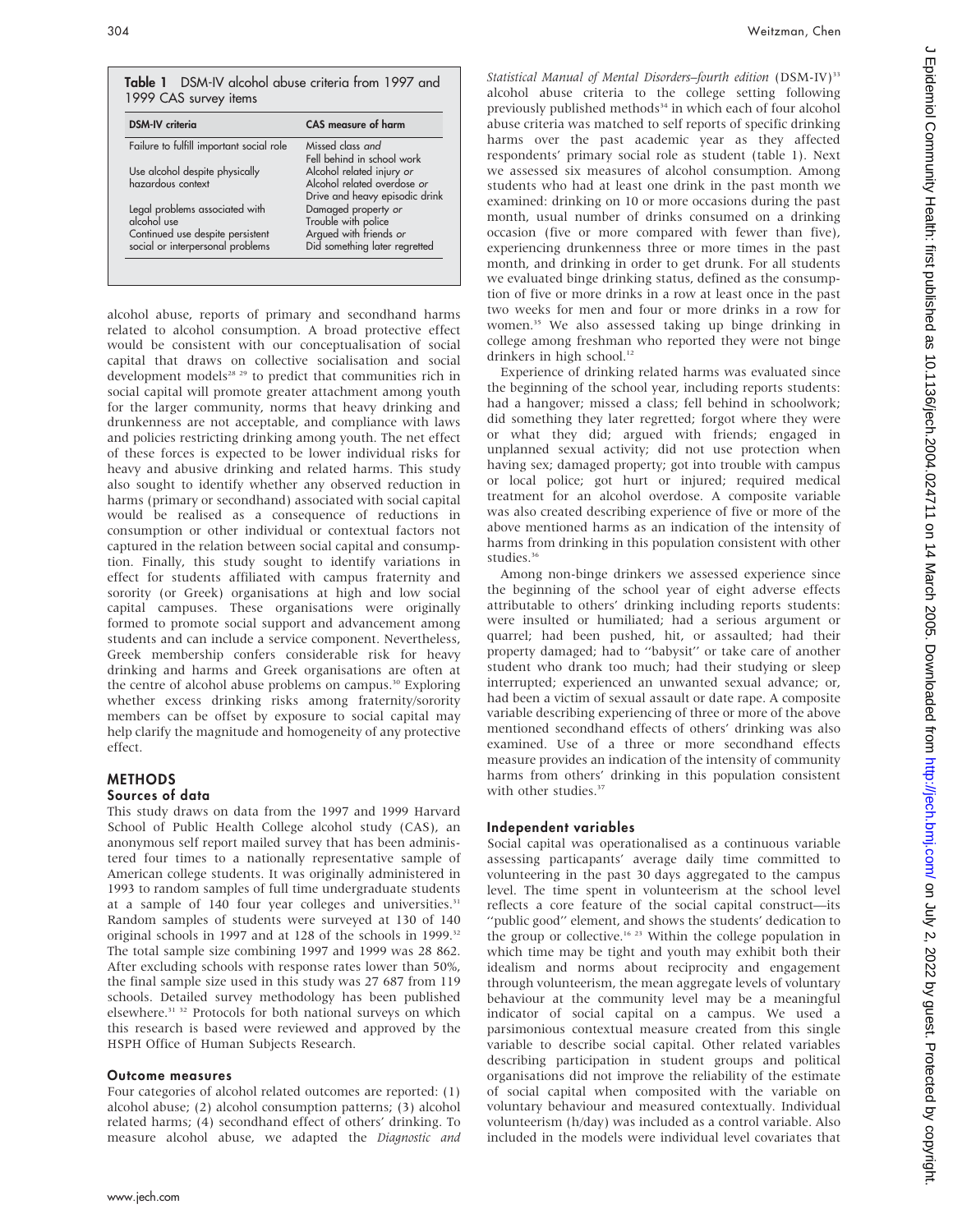Table 2 Social demographic characteristics, alcohol use/abuse and drinking related harms of a nationally representative sample of college students in 1997 and 1999

|                            | Number<br>(weighted%) | Alcohol abuse<br>(weighted<br>%) | Consumption styles (weighted %)<br>Three or more  |                         |                                                 |                       |                                     |                                                                |                                        |                                                                       |
|----------------------------|-----------------------|----------------------------------|---------------------------------------------------|-------------------------|-------------------------------------------------|-----------------------|-------------------------------------|----------------------------------------------------------------|----------------------------------------|-----------------------------------------------------------------------|
| Variables                  |                       |                                  | Drinking on 10+<br>occasions in the<br>past month | <b>Usually</b><br>binge | Drunk on $3+$<br>occasions in<br>the past month | Drink to<br>get drunk | <b>Binge drinking</b><br>in college | <b>Uptake binge</b><br>drinking in college<br>(among freshman) | Five or more<br>harmst<br>(weighted %) | secondhand effect <sup>+</sup><br>(among non-bingers)<br>(weighted %) |
| Age                        |                       |                                  |                                                   |                         |                                                 |                       |                                     |                                                                |                                        |                                                                       |
| $<$ 21                     | 13652 (49.24)         | 25.34***                         | $21.90***$                                        | 54.11***                | 35.52***                                        | $60.41***$            | 45.34***                            | $18.41***$                                                     | 23.05***                               | 38.43***                                                              |
| $21 - 23$                  | 9523 (35.40)          | 24.34                            | 25.39                                             | 37.82                   | 29.02                                           | 48.14                 | 49.62                               | 16.36                                                          | 21.65                                  | 27.91                                                                 |
| $>23$                      | 4426 (15.36)          | 11.17                            | 16.49                                             | 24.43                   | 13.13                                           | 26.36                 | 29.15                               | 13.01                                                          | 10.15                                  | 12.77                                                                 |
| Sex                        |                       |                                  |                                                   |                         |                                                 |                       |                                     |                                                                |                                        |                                                                       |
| Male                       | 10841 (46.56)         | $27.17***$                       | $29.32***$                                        | 45.30***                | $35.21***$                                      | 56.78***              | 49.80***                            | 18.37                                                          | 25.58***                               | 30.40                                                                 |
| Female                     | 16741 (53.44)         | 19.20                            | 16.09                                             | 41.95                   | 24.84                                           | 45.67                 | 39.66                               | 18.11                                                          | 16.35                                  | 29.83                                                                 |
| Race                       |                       |                                  |                                                   |                         |                                                 |                       |                                     |                                                                |                                        |                                                                       |
| White                      | 21121 (76.62)         | $25.92***$                       | $24.41***$                                        | 46.35***                | $32.60***$                                      | 53.89***              | 49.50***                            | $19.29***$                                                     | 22.69***                               | $31.63***$                                                            |
| <b>Black</b>               | 1615 (6.07)           | 9.44                             | 8.53                                              | 21.56                   | 8.98                                            | 30.42                 | 18.39                               | 11.08                                                          | 8.56                                   | 26.32                                                                 |
| Asian                      | 2174 (8.48)           | 11.26                            | 10.36                                             | 30.64                   | 19.71                                           | 43.06                 | 23.98                               | 12.69                                                          | 11.83                                  | 24.68                                                                 |
| Others                     | 2217 (8.84)           | 19.17                            | 19.11                                             | 36.83                   | 20.56                                           | 41.34                 | 38.95                               | 21.42                                                          | 12.64                                  | 29.65                                                                 |
| <b>SES</b>                 |                       |                                  |                                                   |                         |                                                 |                       |                                     |                                                                |                                        |                                                                       |
| High                       | 15008 (54.60)         | 24.95***                         | $24.65***$                                        | 43.99                   | 32.24***                                        | 54.62***              | 47.63***                            | $20.10***$                                                     | 22.06***                               | 34.05***                                                              |
| Middle                     | 6991 (25.24)          | 23.11                            | 20.87                                             | 44.66***                | 28.21                                           | 48.42                 | 44.11                               | 17.03                                                          | 20.92                                  | 28.08                                                                 |
| Low                        | 5258 (18.59)          | 17.55                            | 17.97                                             | 41.11                   | 24.68                                           | 43.04                 | 35.82                               | 13.83                                                          | 16.04                                  | 23.28                                                                 |
| Greek<br>membership        |                       |                                  |                                                   |                         |                                                 |                       |                                     |                                                                |                                        |                                                                       |
| Yes                        | 3700 (13.81)          | $37.42***$                       | $31.19***$                                        | 54.98***                | 42.06***                                        | 59,49***              | $67.44***$                          | 25.45***                                                       | $32.67***$                             | 45.67***                                                              |
| <b>No</b>                  | 23836 (86.19)         | 20.59                            | 20.68                                             | 41.17                   | 27.27                                           | 49.20                 | 40.70                               | 17.24                                                          | 18.33                                  | 28.69                                                                 |
| Individual<br>volunteerism |                       |                                  |                                                   |                         |                                                 |                       |                                     |                                                                |                                        |                                                                       |
| $>$ mean                   | 6982 (24.45)          | 18.06***                         | $18.71***$                                        | 39.16***                | 24.89***                                        | 44.62***              | 37.55***                            | $14.84***$                                                     | $17.41***$                             | $33.40***$                                                            |
| $\leq$ mean                | 20705 (75.55)         | 24.44                            | 23.55                                             | 44.80                   | 31.23                                           | 52.61                 | 46.60                               | 19.11                                                          | 21.56                                  | 28.82                                                                 |
| Social capital             |                       |                                  |                                                   |                         |                                                 |                       |                                     |                                                                |                                        |                                                                       |
| $>$ mean                   | 11803 (42.60)         | 25.99***                         | $20.32**$                                         | 40.48***                | $26.21***$                                      | 47.15***              | $39.18***$                          | $16.81*$                                                       | $17.58***$                             | 25.76***                                                              |
| $\leq$ mean                | 15884 (57.40)         | 29.83                            | 22.21                                             | 44.79                   | 30.29                                           | 51.43                 | 46.79                               | 19.01                                                          | $21.08***$                             | 32.90                                                                 |

separate harms attributable to drinking by others.

may affect volunteerism or alcohol use such as age, sex, race (white compared with non-white), socioeconomic status (SES) (operationalised as parental educational attainment—high: both parents had college education, middle: either father or mother had college education, low: neither parents went to college), and fraternity or sorority membership. The analysis also adjusted for school level characteristics including public compared with private institution, enrolment size, geographical region, and response rate.

#### Analysis

Multilevel logistic regression models based on a logit-link function were used<sup>38</sup> to take into account the potential for individual outcomes to cluster by campus. All the analyses were fitted using MLwin multilevel software (version 1.10.0006)<sup>39</sup> with marginal quasilikelihood (MQL) first order estimation procedures being applied. We first present the basic demographic characteristics. Then, a two level random intercept model with individual students at level 1, nested within colleges at level 2 was fit to assess the effect of school social capital on dichotomised alcohol related outcomes controlling for individual and school level covariates. Effects of social capital on drinking related harms and secondhand effects were estimated before and after controlling for patterns of consumption at individual and college levels respectively to assess the degree to which any protective effects of social capital on harms operated independently of consumption.

To test whether social capital modified the risk of alcohol abuse among Greek affiliated students, we tested the cross level interaction between Greek membership and campus social capital on study outcomes, controlling for all relevant individual and college covariates and for the main effects of individual volunteering and Greek membership. We also

|                                                    | OR <sub>†</sub> | 95% CI                    |
|----------------------------------------------------|-----------------|---------------------------|
| Alcohol abuse criteria                             |                 |                           |
| Social role failure                                | 0.73            | $(0.39$ to $1.37)$        |
| Drinking despite hazard context                    | $0.50*$         | $(0.28 \text{ to } 0.91)$ |
| Drinking causes legal problems                     | 0.54            | $(0.24 \text{ to } 1.23)$ |
| Drinking causes social/interpersonal problems      | $0.56*$         | $(0.33 \text{ to } 0.93)$ |
| Satisfy DSM-IV alcohol abuse criteria              | $0.55*$         | $(0.34 \text{ to } 0.91)$ |
| Alcohol consumption style                          |                 |                           |
| Drinking on 10 or more occasions in the past month | 0.90            | $(0.55$ to $1.47)$        |
| Usually binge                                      | 0.72            | $(0.44 \text{ to } 1.19)$ |
| Drunk on 3 or more occasions in the past month     | $0.58*$         | $(0.34 \text{ to } 0.98)$ |
| Drink to get drunk                                 | $0.70+$         | $(0.46 \text{ to } 1.06)$ |
| Binge drinking                                     | $0.38**$        | $(0.20 \text{ to } 0.69)$ |
| Uptake binge drinking in college‡                  | $0.48*$         | $(0.24 \text{ to } 0.95)$ |

geographical region, enrolment size, and response rate. ‡Analysis limited to first year students. §p<0.1,  $*_{p< 0.05}$ , \*\*p $<$ 0.01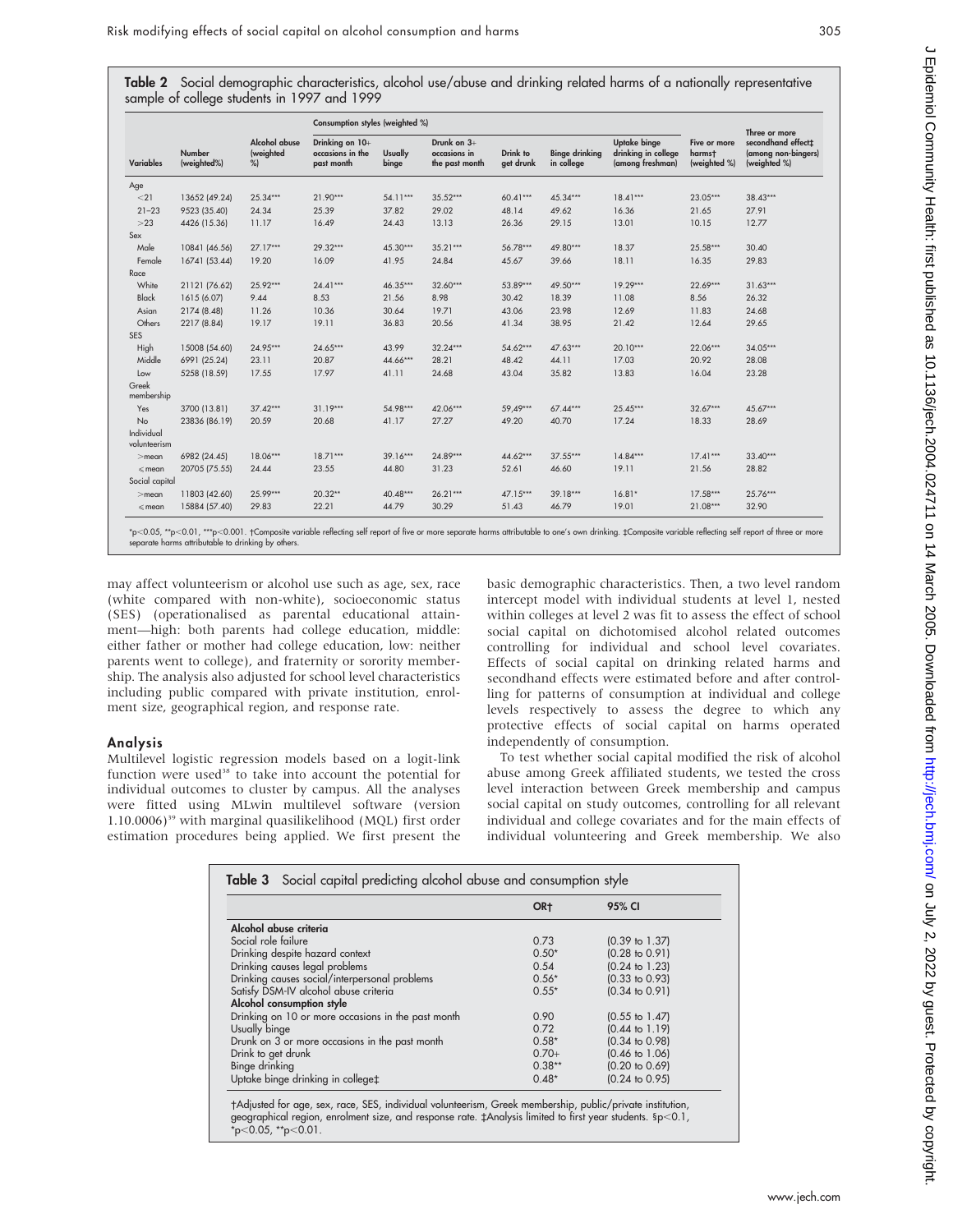

Figure 1 Cross level interaction between Greek membership and school social capital on individual risk for each of four measures of alcohol consumption. \*p<0.05.

tested whether risks for alcohol abuse were related to the interaction between individual volunteerism and Greek membership.

All analyses were done on study data weighted according to the actual age, gender, and racial/ethnic distributions of each school to control for variations in underlying population characteristics and potential unmeasured selection effects,

consistent with procedures reported for national trend analyses.<sup>32</sup>

#### RESULTS

The average daily time committed to volunteering for all respondents was about 0.45 hour, or 27 minutes, ranging from 0 to 5 hours ( $SD = 1.01$ ). At the campus level, the

|                                                    |                 | Before adjusting for consumption |                 | After adjusting for consumption |  |  |
|----------------------------------------------------|-----------------|----------------------------------|-----------------|---------------------------------|--|--|
|                                                    | OR <sub>†</sub> | 95% CI                           | OR <sub>‡</sub> | 95% CI                          |  |  |
| Drinking related harms                             |                 |                                  |                 |                                 |  |  |
| Hangover                                           | $0.51**$        | $(0.31$ to $0.81)$               | $0.59*$         | $(0.39$ to $0.88)$              |  |  |
| Miss class                                         | 0.74            | $(0.44 \text{ to } 1.26)$        | 0.91            | $(0.57 \text{ to } 1.48)$       |  |  |
| Get behind in school work                          | 0.77            | $(0.50 \text{ to } 1.20)$        | 1.04            | $(0.72 \text{ to } 1.50)$       |  |  |
| Do something later regretted                       | $0.67+$         | $(0.45 \text{ to } 1.02)$        | 0.84            | $(0.59 \text{ to } 1.19)$       |  |  |
| Black out                                          | $0.53*$         | $(0.32 \text{ to } 0.88)$        | $0.62*$         | $(0.40 \text{ to } 0.97)$       |  |  |
| Arque with friends                                 | $0.70+$         | $(0.46 \text{ to } 1.07)$        | 0.82            | $(0.56 \text{ to } 1.20)$       |  |  |
| Engage in unplanned sexual activity                | 0.78            | $(0.51$ to $1.21)$               | 0.91            | $(0.62 \text{ to } 1.36)$       |  |  |
| Unprotected sex                                    | 1.26            | (0.78 to 2.06)                   | 1.45            | (0.90 to 2.34)                  |  |  |
| Damage property                                    | 0.72            | $(0.40 \text{ to } 1.31)$        | 0.84            | $(0.50 \text{ to } 1.43)$       |  |  |
| Get into trouble with the campus or local police   | 0.62            | $(0.29 \text{ to } 1.34)$        | 0.58            | $(0.28 \text{ to } 1.21)$       |  |  |
| Get hurt or injured                                | $0.43**$        | $(0.23 \text{ to } 0.80)$        | $0.47**$        | $(0.27$ to $0.80)$              |  |  |
| Required medical treatment for an alcohol overdose | 0.75            | $(0.16 \text{ to } 3.45)$        | 1.47            | $(0.27$ to $7.90)$              |  |  |
| Having five or more above mentioned harm           | $0.51*$         | $(0.29 \text{ to } 0.90)$        | 0.68            | $(0.41$ to $1.11)$              |  |  |
| Secondhand effects of others' drinkings            | <b>OR</b>       | 95% CI                           | <b>OR</b> ¶     | 95% CI                          |  |  |
| Been insulted or humiliated                        | $0.44**$        | (0.27 <sub>to</sub> 0.75)        | 0.80            | $(0.52 \text{ to } 1.24)$       |  |  |
| Had a serious argument or quarrel                  | $0.60*$         | $(0.36 \text{ to } 0.99)$        | 0.92            | $(0.57 \text{ to } 1.47)$       |  |  |
| Been pushed, hit, or assaulted                     | $0.51*$         | $(0.28 \text{ to } 0.91)$        | 0.88            | $(0.52 \text{ to } 1.51)$       |  |  |
| Had your property damaged                          | $0.28***$       | $(0.14 \text{ to } 0.55)$        | $0.59+$         | $(0.34 \text{ to } 1.03)$       |  |  |
| Had to take care of another student who drunk      | $0.41***$       | $(0.24 \text{ to } 0.69)$        | 0.79            | $(0.51$ to $1.22)$              |  |  |
| Found vomit in the residence                       | $0.18***$       | $(0.08 \text{ to } 0.41)$        | $0.47*$         | $(0.22 \text{ to } 0.99)$       |  |  |
| Had study or sleep interrupted                     | $0.19***$       | $(0.09 \text{ to } 0.41)$        | $0.53*$         | $(0.28 \text{ to } 0.99)$       |  |  |
| Experienced an unwanted sexual advance             | $0.48*$         | $(0.29 \text{ to } 0.77)$        | 0.73            | $(0.46 \text{ to } 1.16)$       |  |  |
| Been a victim of sexual assault                    | 0.33            | $(0.09 \text{ to } 1.16)$        | 0.32            | $(0.08 \text{ to } 1.22)$       |  |  |
| Been a victim of another crime on campus           | 0.33            | $(0.08 \text{ to } 1.36)$        | 0.41            | $(0.09 \text{ to } 1.86)$       |  |  |
| Been a victim of another crime off campus          | 1.44            | $(0.51$ to $4.09$ )              | 1.40            | $(0.45 \text{ to } 4.37)$       |  |  |
| Having 3+ above mentioned secondhand effects       | $0.30***$       | $(0.16 \text{ to } 0.58)$        | 0.72            | $(0.43 \text{ to } 1.20)$       |  |  |

Adjusted for age, sex, race, SES, individual volunteerism, Greek membership, public/private institution, enrolment size, geographical region, and response rate. `Adjusted for variables listed above plus individual consumption style—drinking on 10 or more occasions in the past month and drunk on three or more occasions in the past month. §Analysis limited to students who did not binge. ¶Adjusted for variables listed above (footnote†) plus college level consumption style percentage of binge drinkers in college.  $tp<0.1$ , \*p $<$ 0.05, \*\*p $<$ 0.01, \*\*\*p $<$ 0.001.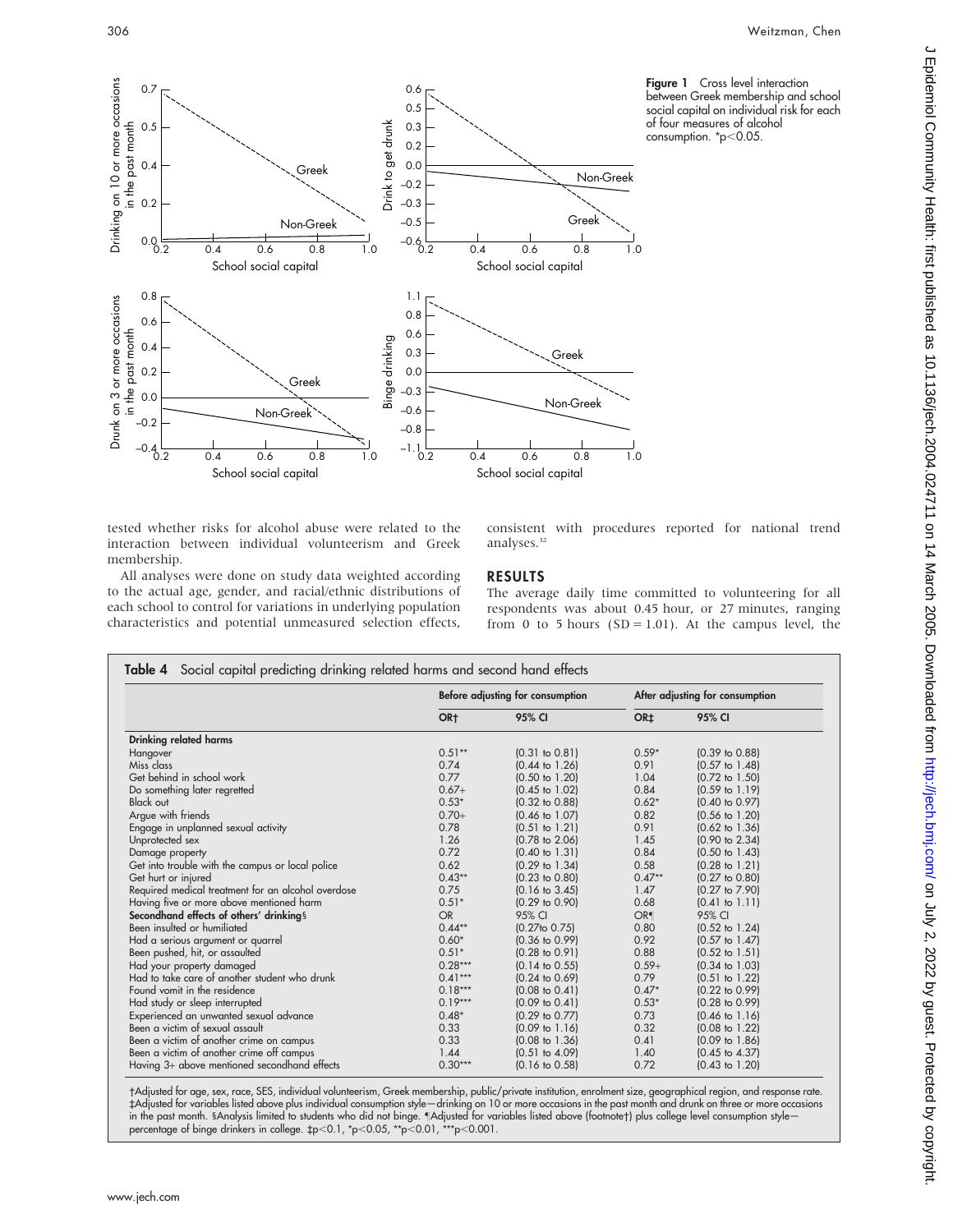aggregated levels of volunteerism ranged from 0.25 hour (15 minutes) to 0.98 hour (about 1 hour), with a mean of 0.46 hour, or about 28 minutes  $(SD = 0.14)$ . Individual volunteerism was minimally correlated with campus levels of volunteerism (our measure of social capital)  $(r = 0.14,$ p<0.0001). Considerable variation at the college level was evident across measures of drinking style. Across the 119 surveyed colleges, we observed the average prevalence, range, and standard deviation of alcohol abuse, frequent drinking, frequent drunkenness, and binge drinking to be respectively: 27.8% (0.26%–53%) standard deviation 10.6%; 14.0% (0%– 34.2%), standard deviation 6.9%; 18.2% (0%–47.49%), standard deviation 9.9%; 43.9% (0%–79.8%), standard deviation 14.7%.

Overall, women, non-white students, older aged  $(>23)$ years), or students from lower socioeconomic status backgrounds were less likely to use/abuse alcohol, report drinking related harms, or experience secondhand effects; while fraternity/sorority or Greek membership were associated with higher odds of drinking problems, alcohol related harms, or secondhand effects (table 2). Students who spent more time on volunteer work were less likely to use or abuse alcohol, or report drinking related harms. However, they were more likely to experience secondhand effects of other students' drinking. Students attending schools with high levels of social capital were less likely to report heavy and abusive drinking, drinking related harms, and secondhand effects. Protective effects of social capital on alcohol abuse, acquisition, or uptake of binge drinking, frequent and intentional drunkenness persisted after controlling for a range of individual and contextual characteristics and for individual time volunteering (table 3). For example, each one hour increase in aggregated levels of campus volunteerism corresponded to a 45% decrease in the probability of having an alcohol abuse disorder among college students (adjusted odds ratio =  $0.55$ ,  $95\%$  confidence intervals  $0.34$  to  $0.91$ ), after adjustment for age, sex, race, SES, students' membership, and school characteristics. Based on this, a one quarter hour increase in aggregated levels of campus volunteerism would decrease college students' alcohol abuse by more than 11%.

Significant cross levels interactions exist between social capital and Greek membership for four alcohol related outcomes—binge drinking, frequent binge drinking, intentional, and frequent drunkenness. Increased risk for these

#### Key points

- Among a nationally representative sample of young adults in college in the United States, exposure to high contextual levels of social capital was associated with significantly lower individual risk for measures of abuse and DSM-IV abuse of alcohol, drinking related harms, and secondhand effects from others' drinking.
- Additionally, increased odds for alcohol abuse among high risk fraternity/sorority affiliated students was significantly offset by exposure to social capital rich communities.
- $\bullet$  The protective effect of social capital on drinking harms and secondhand effects was attributable almost entirely to its moderating effects on consumption. Social capital rich communities in which many youth volunteer protect against alcohol abuse and harms, among the most common and serious health issues facing young populations.

outcomes among Greek affiliated students was reduced to that of their non-Greek peers when levels of school social capital were high (fig 1). There were no interactions between Greek membership and individual volunteering for these or other drinking outcomes.

Higher levels of school social capital were associated with decreased probabilities of several drinking related harms (table 4). For each one hour increase in aggregate school level volunteerism we would expect a 49% decrease in reporting harms associated with alcohol use  $(OR = 0.51, 95\%$  confidence interval =  $0.29$  to  $0.90$ ). By this measure, a one quarter hour increase in aggregated levels of campus volunteerism would decrease college students' alcohol related harm more than 12%. Protective effects on drinking related harms were attenuated by controlling for measures of drinking style (second set of data columns, table 4) showing that social capital's protective effect on harms operates mainly through modifying consumption.

After controlling for individual and school characteristics, students attending colleges with higher levels of social capital were also less likely to suffer from the consequences of other students' drinking problems (table 4). Each one hour increase in campus social capital was associated with a 70% reduced probability of suffering from secondary harms of other students drinking ( $OR = 0.30$ , 95% confidence inter $val = 0.16$  to 0.58). Based on this, we would expect to see more than a 17% decrease in alcohol related secondhand effects among non-bingers if campus levels volunteerism increased by one quarter hour. Diminution of secondhand effects after controlling for drinking style (second set of data columns, table 4) suggests that social capital's protective effect operates mainly through consumption.

#### **DISCUSSION**

Students from colleges with higher levels of social capital reported reduced risks for binge drinking, frequent and intentional drunkenness, the acquisition or uptake of binge drinking in college, and patterns of alcohol abuse indicative of a more serious psychiatric problem in multilevel analyses that take into consideration the effects of demographic, social network, affiliative, and institutional characteristics, and that simultaneously control for individual patterns of voluntary activity, the measure on which social capital was based. Findings are consistent with earlier reports<sup>23</sup> and with our hypothesis about the role of social capital in protecting against deviance and threat, as shown by more problematic drinking styles. Exposure to higher levels of social capital was also associated with lower odds of experiencing a range of drinking related harms, multiple harms, secondhand effects from others' drinking, and multiple secondhand effects. The protective effects of social capital on outcomes operated mainly through moderating consumption as evidenced by attenuated effects of social capital on harms after controlling for consumption (table 4).

Increased risks for heavy and frequent drinking, intentional and frequent drunkenness among Greek affiliated students was almost fully offset by exposure to high levels of social capital at the campus community level (fig 1). This effect was evident after controlling for individual voluntary activity, for which there was no parallel interaction with Greek affiliation.

Findings answer questions about the consistency of social capital's risk modifying effect on consumption by examining its effects across a range of drinking measures. They also show social capital's protective effect on harms. Questions about underlying mechanisms remain. We do not yet understand why social capital depresses drinking and we know nothing about whether it can be generated, supported, or harnessed to intentionally aid prevention. Future work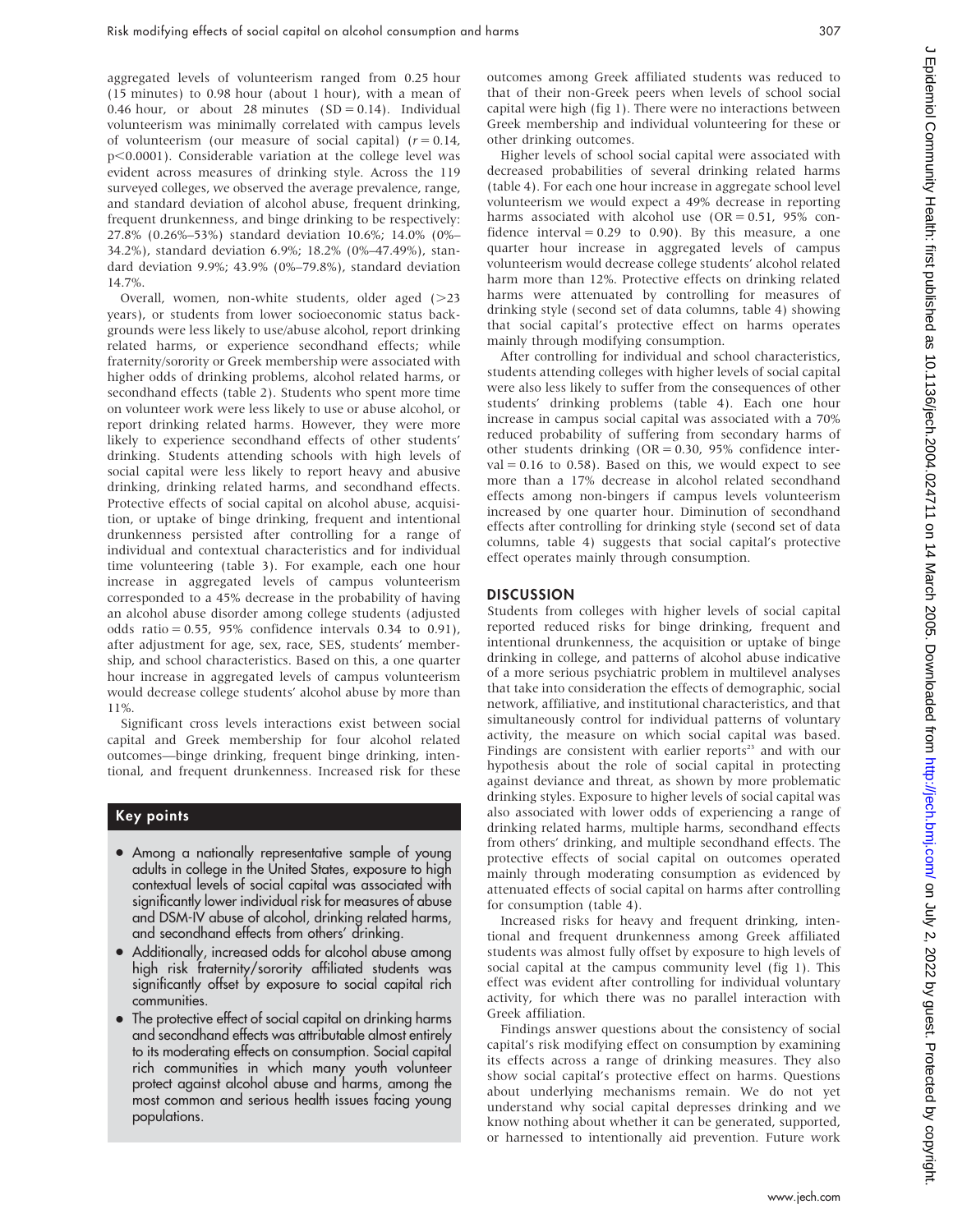$\subset$ 

might well address the interrelation of social capital with other factors including alcohol policies and prevention programmes and with academic and social requirements for volunteering and community service, and explore protective effects for other subgroups of youth.<sup>30</sup> Additional work might also use operational definitions of social capital that tap different components of the construct.

Findings that risk associated with fraternity/sorority association can be offset by exposure to high levels of social capital emphasise the power of this construct and importance of considering individual and environmental interactions. These findings and the ongoing debate about social capital's potential to exclude, "bond", or "bridge" groups<sup>15 40</sup> suggest examining effects among lesser status groups, including racial and ethnic minority students. We think that higher levels of social capital in college communities signal more egalitarian and therefore healthier places where psychological needs for drinking are fewer, as findings about social capital's protective effects on intentional drunkenness suggest. Findings about the protective effects of campus demographic diversity on drinking and harms among both majority and minority students in college support the potential for this more positive interpretation.<sup>41</sup>

Confidence in this study's findings is increased given our large representative survey sample, multiple measures of alcohol consumption and harm, and use of an established if single indicator of social capital. Nevertheless, we cannot generalise results beyond four year US colleges. Potential bias may have been introduced through non-response and attrition. A short form of the questionnaire sent to nonresponders indicated no difference in past year alcohol use between responders to the short form and those responding to the entire survey.<sup>32</sup> Moreover, we minimised threats from selection bias through use of a direct standardisation procedure for all study measures that reflected adjustment along eight strata (gender by two age groups  $\langle$  <22 compared with others) by two ethnic groups (white compared with others)), using each school's true demographic characteristic in a referent year. Furthermore, we controlled for response rate in the analyses and restricted analyses to colleges with response rates of 50% or greater. The response rate for individual schools was not associated with rates of heavy episodic drinking.<sup>32</sup> Rates of heavy episodic drinking and other substance use were almost identical to rates obtained by other US surveys.<sup>6 42</sup> Results were based on self report mailed questionnaires, which are subject to response bias. However, self report surveys are commonly used in

### Policy implications

- Policy and prevention professionals working with youth/young adult populations should develop and evaluate a broader range of community strategies for preventing alcohol abuse.
- Included among promising strategies for demonstration evaluation and possibly widespread dissemination should be those that support patterns of engagement among youth for the larger community, development of service learning and volunteer programmes for youth as part of their higher educational and school experiences.
- $\bullet$  Building communities through promoting connections among youth and between youth and their surrounding institutions should be priorities for helping tackle prevalent problems of abuse of alcohol.

examining alcohol use and are generally considered valid.<sup>43</sup> Finally, the cross sectional design limits conclusions regarding directionality of associations.

### ACKNOWLEDGEMENTS

Jeff Hansen from the HSPH helped prepare data files for this report. Comments on drafts of this manuscript from Toben F Nelson of the HSPH and two anonymous reviewers are acknowledged.

#### Authors' affiliations .....................

E R Weitzman, Y-Y Chen, Department of Society, Human Development and Health, Harvard School of Public Health, Boston, Massachusetts, USA

Y-Y Chen, Taipei City Psychiatric Centre, Taipei, Taiwan

Funding: this study was supported by a grant from the Robert Wood Johnson Foundation.

Conflicts of interest: none declared.

#### **REFERENCES**

- 1 Hawkins JD, Catalano RF, Miller JY. Risk and protective factors for alcohol and other drug problems in adolescence and early adulthood: Implications for substance abuse prevention. Psychol Bull 1992;12:64-105.
- 2 Gruenwald PJ, Miller AB, Treno, AJ. Alcohol availability and the ecology of drinking behavior. Alcohol Health Res World, 1993;17:39–45.
- 3 Holder HD, Gruenewald PJ, Ponicki WR, et al. Effect of community-based interventions on high-risk drinking and alcohol-related injuries. JAMA 2000;284:2341–7.
- 4 Wagenaar AC, Toomey TL. Effects of minimum drinking age laws: review and analyses of the literature from 1960 to 2000. J Stud Alcohol  $2002:514:206-25$
- 5 Goldman MS, Boyd GM, Faden V. College drinking, what it is, and what to do about it: a review of the state of the science, National Advisory Council on<br>Alcohol Abuse and Alcoholism. *J Stud Alcohol,* 2002;**S14**. http:// www.collegedrinkingprevention.gov/Reports/TaskForce/ TaskForce\_TOC.aspx (accessed 26 Mar 2003).
- 6 Johnston LD, O'Malley PM, Bachman JG. National survey results on drug use from the monitoring the future study, 1975–1995, Vol II. College students and young adults. NIH Publication no 98-4140. Rockville, MD: National Institute on Drug Abuse, 1997.
- 7 Hingson R, Heeren T, Zakocs RC, et al. Magnitude of alcohol-related mortality and morbidity among US college students ages 18–24. J Stud Alcohol 2002;63:136–44.
- 8 Wechsler H, Moeykens B, Davenport A, et al. The adverse impact of heavy episodic drinkers on other college students. J Stud Alcohol 1995;56:628–34.
- 9 Wechsler H, Lee JE, Hall J, et al. Secondhand Effects of student alcohol use reported by neighbors of colleges: the role of alcohol outlets. Soc Sci Med 2002;55:425–35.
- 10 Kuo M, Wechsler H, Greenberg P, et al. The marketing of alcohol to college students: the role of low prices and special promotions. Am J Public Health 2003;25:204–11.
- Weitzman ER, Folkman A, Folkman KL, et al. The relationship of alcohol outlet density to heavy and frequent drinking and drinking-related problems among<br>college students at eight universities. *Health Place* 2003;9:1–6.
- 12 Weitzman ER, Nelson TF, Wechsler H. Taking up binge drinking in college: the influence of personal, social and environmental factors. J Adolesc Health 2003;32:26–35.
- 13 Weitzman ER, Nelson TF, Lee H, et al. Reducing drinking and related harms in college: evaluation of the ''a matter of degree'' program. Am J Prev Medicine 2004;21:187–96.
- 14 Putnam RD. The prosperous community. Social capital and public life. Am Prospect 1993;13:35–42.
- 15 Cattell V. Poor people, poor places, and poor health: the mediating role of<br>social networks and social capital. Soc Sci Med 2001;52:1501–16.<br>16 Lochner K, Kawachi I, Kennedy BP. Social capital: a guide to its measuremen
- Health Place 1999;5:259–70.
- Putnam RD. Making democracy work. Civic traditions in modern Italy. Princeton, NJ: Princeton University Press, 1993.
- 18 Wolf F. Predictors of myocardian infarction over a span of 30 years in Roseto, Pennsylvania. Integr Physiol Behavi Sci 1992;27:246–57.
- 19 **Bronfenbrenner U**. The ecology of human development: experiments by nature and design. Cambridge, MA: Harvard University Press, 1979. 20 Earls F, Carlson M. The social ecology of child health and well-being. Annu
- Rev Public Health 2001;22:143–66.
- 21 Kawachi I, Berkman LF. Social ties and mental health. J Urban Health: Bulletin of the New York Academy of Medicine 2001;78:458–67.
- 22 Kawachi I, Kennedy BP, Lochner K, et al. Social capital, income inequality, and mortality. Am J Public Health 1997;87:1491–8.
- 23 Weitzman ER, Kawachi I. Giving means receiving: the protective effect of social capital on binge drinking on college campuses. A*m J Public Health*<br>2000;**90**:1936–9.
- 24 Aneshensel CS, Sucoff CA. The neighborhood context of adolescent mental health. J Health Soc Behav 1996;37:293–310.